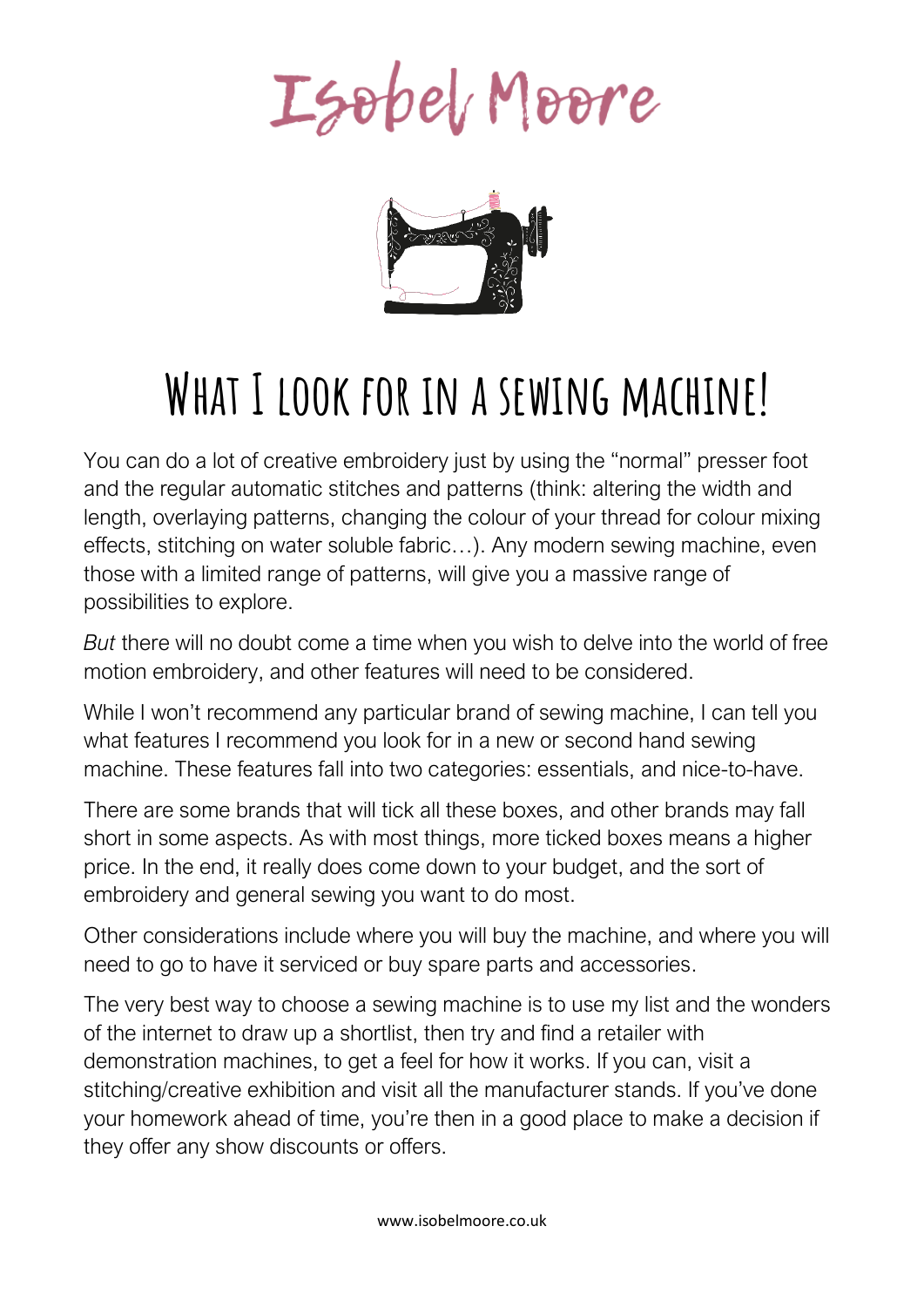Isobel Moore

# **ESSENTIAL sewing machine features for machine embroidery**

# Feed

Be able to drop or cover the feed dog. If you can't get the teeth to stop moving the fabric, you're really going to struggle.

# Foot

You need a free motion embroidery or darning foot. While you can embroider without a foot at all, it's very risky to stitch with a bare needle, for obvious reasons (fingers). Unless the fabric is absolutely drum tight in an embroidery hoop, it will tend to pull upwards with every stitch leading to skipped stitches. A free motion foot provides slight downward pressure on the fabric, but allows you to stitch wherever you wish in a fluid and easy way.

# Hoop

You need to be able to get the frame of an embroidery hoop – either a wooden hoop or a plastic/metal spring hoop – under the needle shank, either with the foot on (ideally) or without the foot if necessary.

# **Bed**

The bed of the machine, in particular the plate covering the bobbin and the race should be smooth with all edges flush, so when you use a hoop it will not catch.

# **Stitching**

The machine must stop stitching immediately when you want it to, and not do a few extra stitches for luck! You must be in control.

#### Tension

You need to be able to alter the tension of the top thread easily. If the machine alters it automatically, you need to be able to adjust it manually if you wish.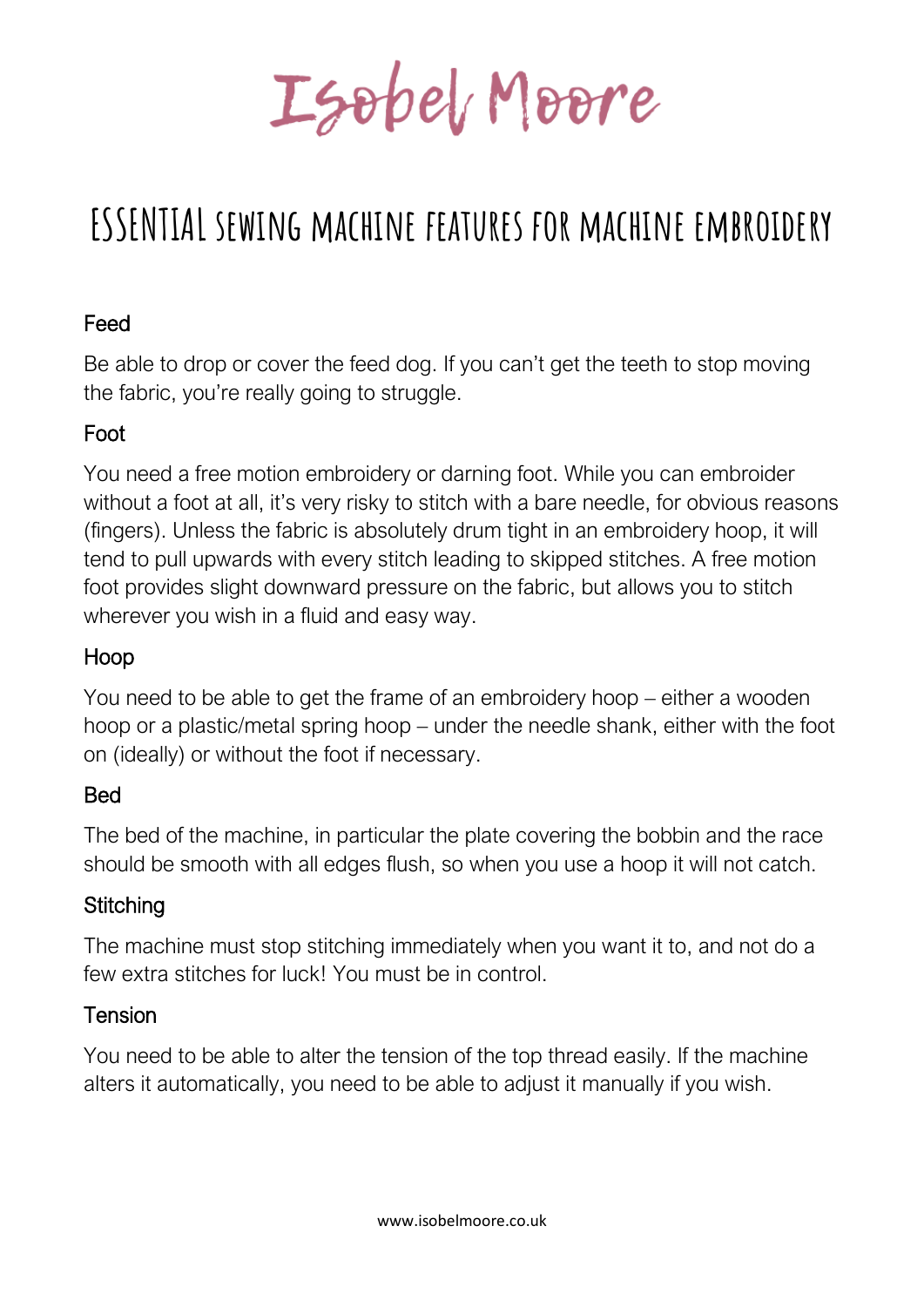Isobel Moore

# **"Nice-to-have" features for machine embroidery**

#### Feed

Be able to drop the feed dog (instead of just covering with a plate). A plate will reduce the space under the embroidery foot and may limit your ability to achieve successful free motion embroidery, and may also catch on your embroidery hoop.

#### Foot

A horseshoe embroidery foot instead of an enclosed circle or plastic foot makes it much easier to see where you are stitching. In extremis, you can cut away and file smooth the front portion of a plastic foot to create your own horseshoe shaped foot.

Easy changing of presser feet – the fewer steps the better, otherwise changing them over gets very tedious.

#### **Bed**

A flat sewing machine bed (the area beyond the needleplate) with a large, flat extension table.

A shaped and curved machine bed will make it difficult to embroider with a hoop without the hoop tipping up. It is possible to purchase a made-to-measure acrylic extension table to fit the free arm of your model of machine, or for a temporary solution, you can stack large hardback books around your machine to create a flat working area.

#### Tension

It is very useful to be able to access the bobbin tension screw, or be able to purchase a separate bobbin case without a tension screw for using thicker threads.